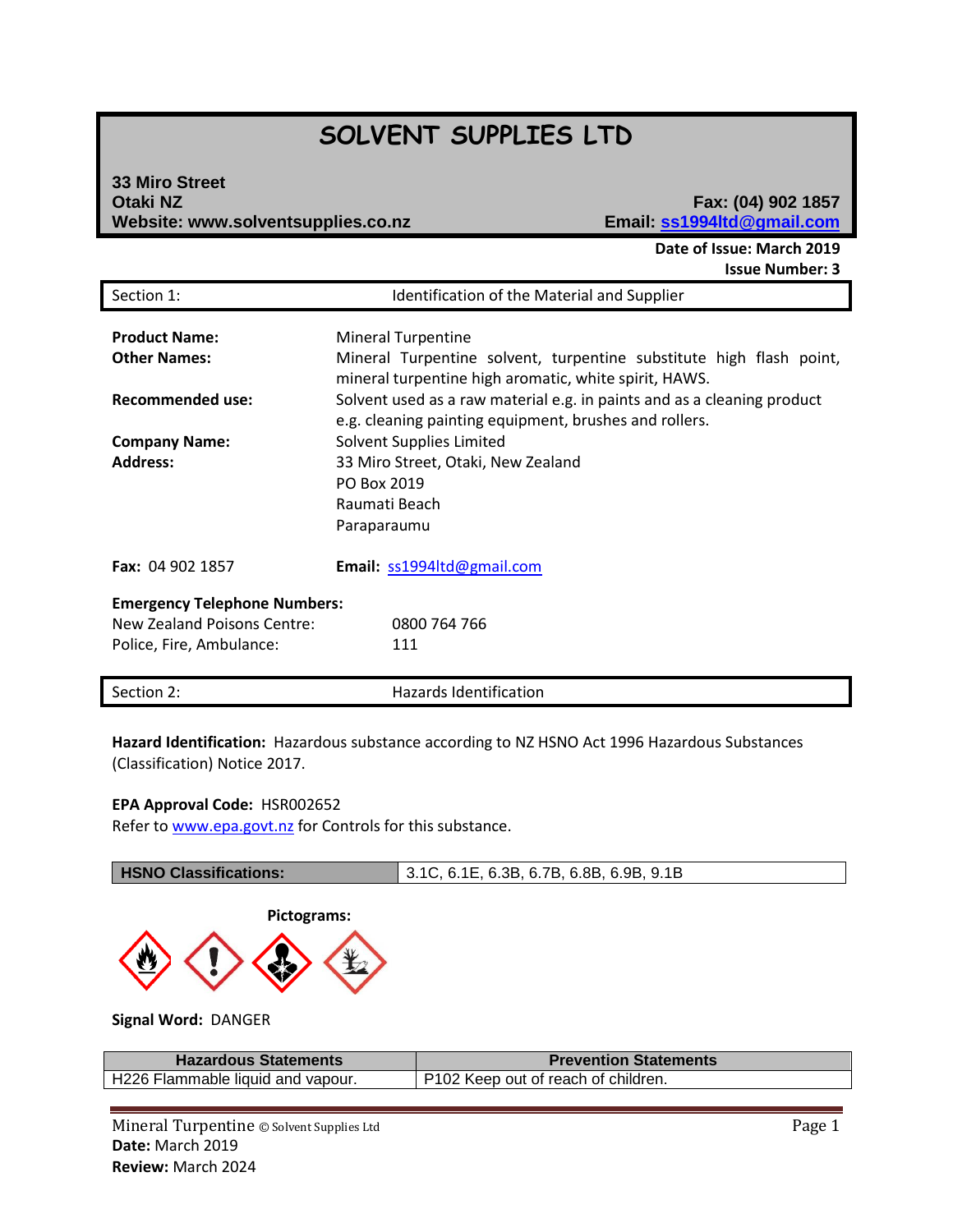| H304 May be fatal if swallowed and enters<br>airways.                      | P103 Read label before use.                                                       |
|----------------------------------------------------------------------------|-----------------------------------------------------------------------------------|
| H316 Causes mild skin irritation.                                          | P201 Obtain special instructions before use.                                      |
| H336 May cause drowsiness or dizziness.                                    | P202 Do not handle until all safety precautions have been<br>read and understood. |
| H351 Suspected of causing cancer.                                          | P210 Keep away from heat/sparks/open flames/hot<br>surfaces. No smoking.          |
| H361 Suspected of damaging fertility or<br>the unborn child.               | P233 Keep container tightly closed.                                               |
| H373 May cause damage to organs<br>through prolonged or repeated exposure. | P240 Ground/bond container and receiving equipment.                               |
| H411 Toxic to aquatic life with long lasting<br>effects.                   | P241 Use explosion-proof electrical, ventilating and lighting<br>equipment.       |
|                                                                            | P242 Use only non-sparking tools.                                                 |
|                                                                            | P243 Take precautionary measures against static discharge.                        |
|                                                                            | P260 Do not breathe mist/vapours.                                                 |
|                                                                            | P271 Use only outdoors or in a well ventilated area.                              |
|                                                                            | P273 Avoid release into the environment.                                          |
|                                                                            | P280 Wear protective gloves and protective eye/face<br>protection.                |
|                                                                            | P281 Use personal protection equipment as required.                               |

### **Response Statements:**

| P314             | Get medical advice if you feel unwell.                                           |
|------------------|----------------------------------------------------------------------------------|
| P308+P313        | If exposed or concerned: Get medical advice.                                     |
| P <sub>101</sub> | If medical advice is needed have product container or label at hand.             |
| P301+P310        | If swallowed immediately call a Poison Centre or doctor.                         |
| P331             | Do not induce vomiting.                                                          |
| P303+P361+P353   | If on skin or hair remove immediately all contaminated clothing. Rinse skin with |
|                  | water.                                                                           |
| P332+P313        | If skin irritation occurs get medical advice.                                    |
| P370+P378        | In case of fire use foam, dry chemical or carbon dioxide (CO2).                  |
| P391             | Collect spillage.                                                                |

# **Storage Statement:**

| P403+P235 | Store in well ventilated place. Keep cool. |
|-----------|--------------------------------------------|
| P405      | Store locked up.                           |

#### **Disposal Statement:**

| P501<br>Dispose of product to a landfill in accordance with any local regulations. |  |
|------------------------------------------------------------------------------------|--|
|------------------------------------------------------------------------------------|--|

Section 3: Composition/Information on Ingredients **Common Name CAS No: 2.49 Williams CAS No: 2.69 Williams 2.69 Williams 2.69 Williams 2.69 Williams 2.69 Williams 2.69 Williams 2.69 Williams 2.69 Williams 2.69 Williams 2.69 Williams 2.69 Willia** Mineral turpentine and a mixture the Mixture of the Mixture 100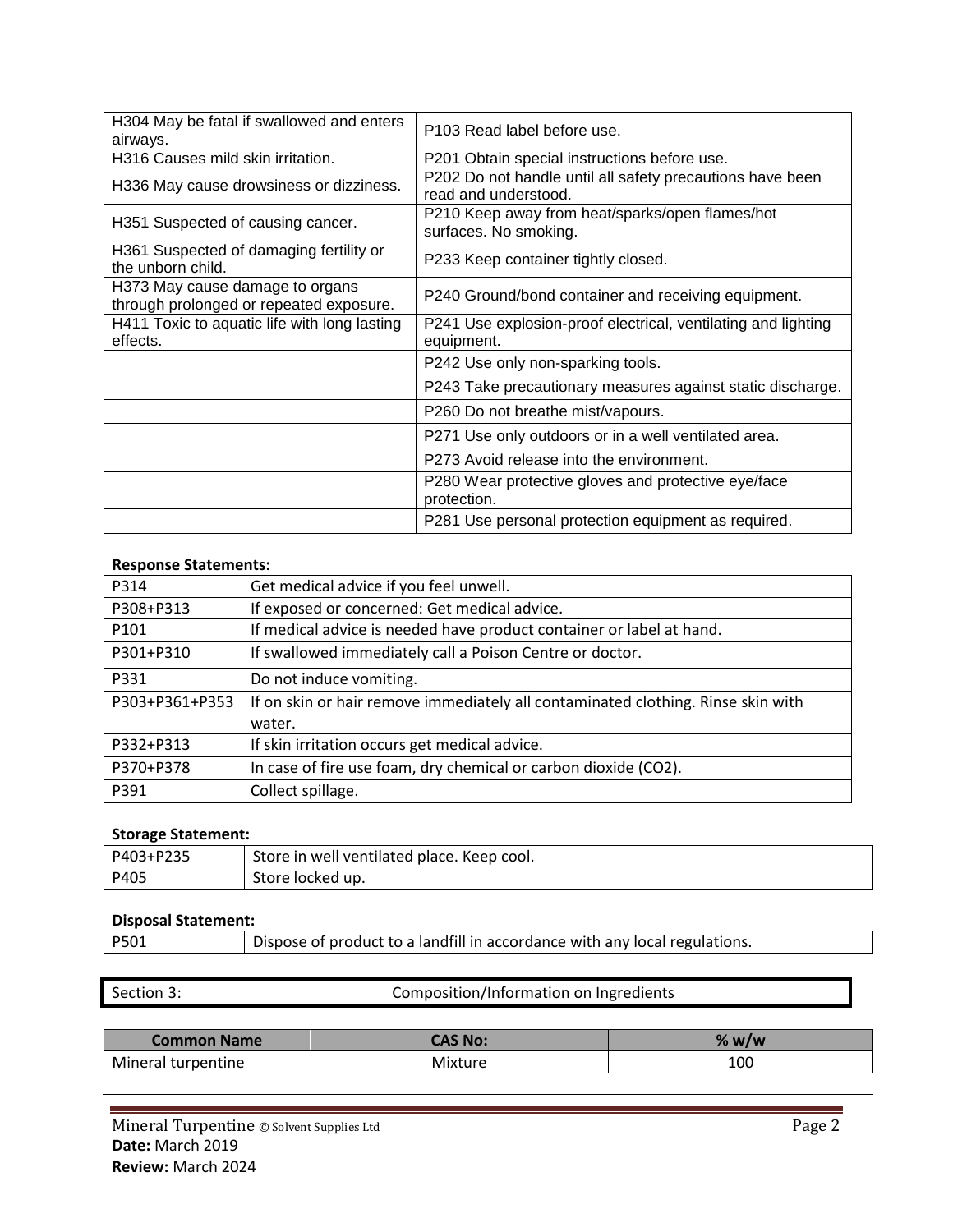### *This is a complex mixture that contains:*

| Paraffinic solvents             | Mixture | $^{\sim}35\%$ |
|---------------------------------|---------|---------------|
| Cyloparaffinic solvents         | Mixture | $^{\sim}20\%$ |
| CB and higher aromatic solvents | Mixture | ~145%         |

#### *Typically a blend of:*

| Solvent                           | naphtha | petroleum, | CAS No: 64742-88-7 | 45 to 55% |
|-----------------------------------|---------|------------|--------------------|-----------|
| medium aliphatic                  |         |            |                    |           |
| Naphtha petroleum, light aromatic |         |            | CAS NO: 64742-95-6 | 45 to 55% |

#### *And which may contain:*

| Xylene                           | CAS NO: 1330-20-7  |  |
|----------------------------------|--------------------|--|
| Ethylbenzene                     | CAS NO: 100-41-4   |  |
| Trimethylbenzene (mixed isomers) | CAS NO: 25551-13-7 |  |

| <b>First Aid Measures</b><br>Section 4: |  |
|-----------------------------------------|--|
|-----------------------------------------|--|

Consult the National Poison Centre (Phone New Zealand 0800 764 766 or (0800) POISON or a doctor in every case of suspected poisoning. If medical advice is needed, have product label or container at hand.

| Ingestion:  | Rinse mouth with water. Do not induce vomiting. Call a Poison Centre or doctor for advice.   |
|-------------|----------------------------------------------------------------------------------------------|
|             | If vomiting occurs spontaneously, keep head below hips to prevent aspiration.                |
| Inhalation: | Move person to fresh air and keep warm and at rest until recovered. Call a Poison Centre or  |
|             | doctor for advice or take to local medical facility if person feels unwell. If breathing is  |
|             | difficult, give oxygen.                                                                      |
| Skin:       | Remove immediately all contaminated clothing. Wash affected area with plenty of water        |
|             | followed by soap and water. Get medical advice if skin irritation occurs. Wash contaminated  |
|             | clothing/footwear before reuse.                                                              |
| Eyes:       | Hold eyelids open and rinse cautiously with water for several minutes. Remove contact        |
|             | lenses if present and easy to do after the first 5 minutes. Continue rinsing for at least 15 |
|             | minutes. Get medical attention if irritation persists.                                       |

**Notes to Physician:** Treat symptomatically. Potential for chemical pneumonitis. Consider gastric lavage with protected airway.

| Section 5:<br><b>Fire Fighting Measures</b> |  |
|---------------------------------------------|--|
|---------------------------------------------|--|

| <b>Extinguishing media:</b>        | Use water fog or mist or alcohol-resistant foam. Use dry chemical powder,         |  |  |
|------------------------------------|-----------------------------------------------------------------------------------|--|--|
|                                    | carbon dioxide, sand or earth for small fires only. Do NOT use water in a jet.    |  |  |
| <b>Fire and Explosion Hazards:</b> | Above the flashpoint, vapour-air mixtures are explosive. In case of fire, avoid   |  |  |
|                                    | breathing smoke. Prevent extinguishing water from getting into the aquatic        |  |  |
|                                    | environment.                                                                      |  |  |
| <b>Specific Hazards:</b>           | Vapour is heavier than air, will spread across the ground and distant ignition    |  |  |
|                                    | is possible. Cool fire exposed containers with large quantities of water.         |  |  |
| <b>Fire Fighting Equipment:</b>    | self-contained<br>breathing<br>apparatus<br>protection<br>Wear<br>and<br>personal |  |  |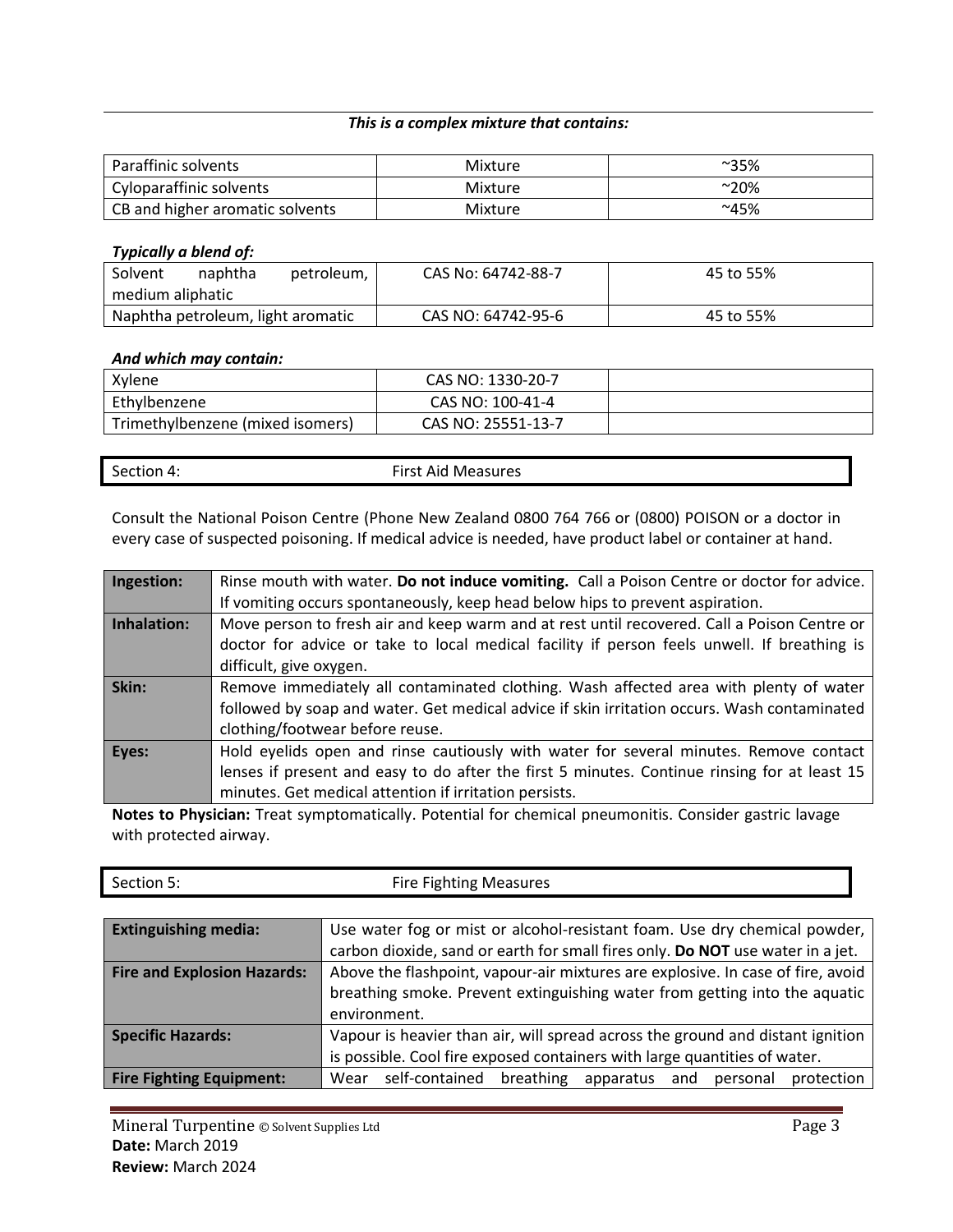|                  | equipment.                                                                                                                                                                                                                                                                                                                                                                                                                                                                                                                                                                                                                                                                                                                                                                                                                                                                                                                                                                                                                                                                                                                                                 |
|------------------|------------------------------------------------------------------------------------------------------------------------------------------------------------------------------------------------------------------------------------------------------------------------------------------------------------------------------------------------------------------------------------------------------------------------------------------------------------------------------------------------------------------------------------------------------------------------------------------------------------------------------------------------------------------------------------------------------------------------------------------------------------------------------------------------------------------------------------------------------------------------------------------------------------------------------------------------------------------------------------------------------------------------------------------------------------------------------------------------------------------------------------------------------------|
|                  |                                                                                                                                                                                                                                                                                                                                                                                                                                                                                                                                                                                                                                                                                                                                                                                                                                                                                                                                                                                                                                                                                                                                                            |
| Section 6:       | <b>Accidental Release Measures</b>                                                                                                                                                                                                                                                                                                                                                                                                                                                                                                                                                                                                                                                                                                                                                                                                                                                                                                                                                                                                                                                                                                                         |
|                  |                                                                                                                                                                                                                                                                                                                                                                                                                                                                                                                                                                                                                                                                                                                                                                                                                                                                                                                                                                                                                                                                                                                                                            |
| Spills:          | Wear personal protective equipment. Avoid contact with skin and eyes. Flammable liquid. Shut off<br>leak if safe to do so. Remove or isolate ignition sources. Take precautions against static discharge.<br>Bound or ground (earth) all equipment. Use non-sparking tools. Ventilate contaminated area.<br>Isolate hazard area and keep unnecessary and unprotected people away from area. Stay upwind and<br>keep out of low lying areas.<br>Contain spill. Avoid run off into drains and sewers. Do not contaminate watercourses or the ground.<br>For large spills (more than a drum): Recover liquid and transfer by mechanical means to labeled<br>salvage tank that can be sealed for recovery or disposal of product. Do not flush away residues with<br>water. Allow residues to evaporate. Remove any contaminated soil and dispose of safely by waste<br>management company.<br>For small spills: Absorb with an appropriate material e.g. vermiculite, and dispose of waste safely in<br>a labeled sealed container for recovery or disposal.<br>If contamination of drains, sewers or water ways occurs immediately notify Emergency Services |
|                  | (111).                                                                                                                                                                                                                                                                                                                                                                                                                                                                                                                                                                                                                                                                                                                                                                                                                                                                                                                                                                                                                                                                                                                                                     |
| <b>Disposal:</b> | Dispose of contaminated waste or product to a solvent recycling facility or to an approved landfill in<br>accordance with local regulations.                                                                                                                                                                                                                                                                                                                                                                                                                                                                                                                                                                                                                                                                                                                                                                                                                                                                                                                                                                                                               |
|                  |                                                                                                                                                                                                                                                                                                                                                                                                                                                                                                                                                                                                                                                                                                                                                                                                                                                                                                                                                                                                                                                                                                                                                            |

| Section 7:                    | Handling and Storage                                                                                                                                                                                                                                                                                                                                                                                                                                                                                                                                                                                                                                                                                                     |
|-------------------------------|--------------------------------------------------------------------------------------------------------------------------------------------------------------------------------------------------------------------------------------------------------------------------------------------------------------------------------------------------------------------------------------------------------------------------------------------------------------------------------------------------------------------------------------------------------------------------------------------------------------------------------------------------------------------------------------------------------------------------|
|                               |                                                                                                                                                                                                                                                                                                                                                                                                                                                                                                                                                                                                                                                                                                                          |
| Handling:                     | Flammable liquid and vapour. Read label before use. Keep container closed when<br>not in use. Use only in well ventilated areas. No smoking. Avoid breathing vapours<br>or direct contact with product. Wear personal protective equipment. Wash hands<br>and exposed skin after handling.<br>Remove ignition sources. Avoid sparks. Electrostatic charge may be generated<br>during pumping with risk of fire. Restrict line viscosity to avoid generation of<br>electrostatic discharge. $\leq 1$ m/sec until fill pipe submerged to twice its diameter,<br>then $\leq$ 7m/sec).<br>Take precautions to use bonded or grounded (earthed) equipment. Do not use<br>compressed air for filling, discharging or handling. |
| Storage:                      | Ensure all storage areas have adequate fire-fighting equipment. Store securely in<br>closed original container in a cool, dry well ventilated place away from sunlight,<br>ignition sources, heat, incompatible substances, aerosols, other flammables,<br>oxidizing agents and corrosives. Keep out of the reach of children and away from<br>food, drink and animal foodstuffs.<br>Vapour heavier than air. Take precautions to avoid accumulation of vapours in pits<br>and confined spaces.                                                                                                                                                                                                                          |
| <b>Recommended Materials:</b> | No specific information available.                                                                                                                                                                                                                                                                                                                                                                                                                                                                                                                                                                                                                                                                                       |
| <b>Unsuitable Materials:</b>  | Natural rubber, butyl rubber, EDPM, polystyrene.                                                                                                                                                                                                                                                                                                                                                                                                                                                                                                                                                                                                                                                                         |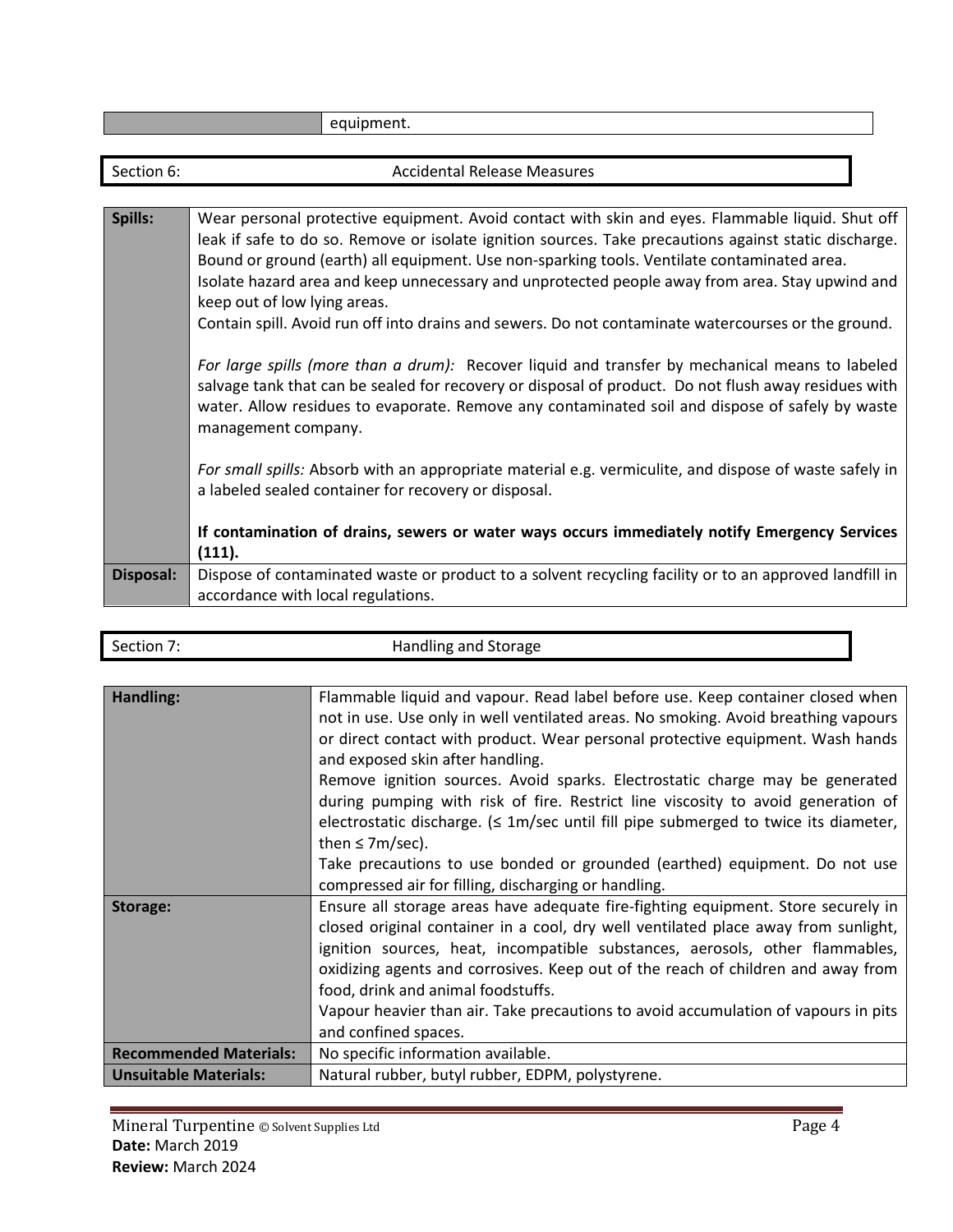# Section 8: Exposure Controls/Personal Protection

# **Exposure Guidelines:**

NZ Workplace Exposure Standards (WES) have been set for components in this substance:

|                                  | <b>WES-TWA</b>                   | <b>WES-STEL</b>                  |
|----------------------------------|----------------------------------|----------------------------------|
| Xylene                           | 50 ppm $(217 \text{ mg/m}^3)$    |                                  |
| Trimethylbenzene (mixed isomers) | 25 ppm $(123 \text{ mg/m}^3)$    |                                  |
| Ethylbenzene                     | 100 ppm (434 mg/m <sup>3</sup> ) | 125 ppm (543 mg/m <sup>3</sup> ) |

# **Biological Exposure Indices:**

| Xylene: | $\Box$ 0.25g of the sum of mandelic acid and phenyl glyoxylic acids/g creatinine in urine. |
|---------|--------------------------------------------------------------------------------------------|
|---------|--------------------------------------------------------------------------------------------|

| <b>Engineering Controls:</b>                          | Use only in well ventilated area. A half-face filter mask suitable for organic gases and<br>vapours (boiling point >65°C) is recommended. Otherwise, use a full-face mask fitted<br>with organic vapour respiratory protection. Where air filtering respirators are<br>unsuitable (e.g. air borne concentrations are high risk or oxygen deficiency, confined<br>space) use positive pressure breathing apparatus. |
|-------------------------------------------------------|--------------------------------------------------------------------------------------------------------------------------------------------------------------------------------------------------------------------------------------------------------------------------------------------------------------------------------------------------------------------------------------------------------------------|
| <b>Personal Protective</b><br><b>Equipment (PPE):</b> | Wear protective clothing. Safety shoes or boots need to be chemically resistant. Wear<br>appropriate chemical resistant gloves e.g. Viton. Wear chemical goggles if splash or<br>aerosol/mist exposure risk. Refer to the relevant AS/NZ Standards for appropriate<br>personal protective equipment.                                                                                                               |

| Section 9: |  |  |
|------------|--|--|

Physical and Chemical Properties

| <b>Property</b>                                 | <b>Typical Value</b>       |
|-------------------------------------------------|----------------------------|
| Appearance:                                     | Clear, colourless liquid   |
| Odour:                                          | Mild petroleum             |
| <b>Odour Threshold:</b>                         | Not available              |
| pH:                                             | Not applicable             |
| Melting point/Freezing Point(°C) :              | Not available              |
| Boiling Point/Boiling Range (°C):               | 145 - 200 (typical)        |
| Flash Point (°C):                               | 31 to 36 (typical)         |
| Flammability (solid, gas):                      | Not applicable             |
| Upper/Lower flammability limits in air (% v/v): | 0.4 to 6.0 (approximately) |
| Vapour Pressure (kPa @ 20°C):                   | < 3.325                    |
| Vapour Density (air=1):                         | 4.3 to 4.8 (approximately) |
| Relative Density at 20°C, g/cc:                 | $0.82 - 0.86$              |
| Solubility in Water:                            | Negligible                 |
| Partition coefficient: n/octanol/water:         | Not available              |
| Auto ignition Temperature (°C):                 | Not available              |
| Decomposition Temperature (°C):                 | Not available              |
| Dynamic Viscosity (mPa.s @ 20°C):               | Not available              |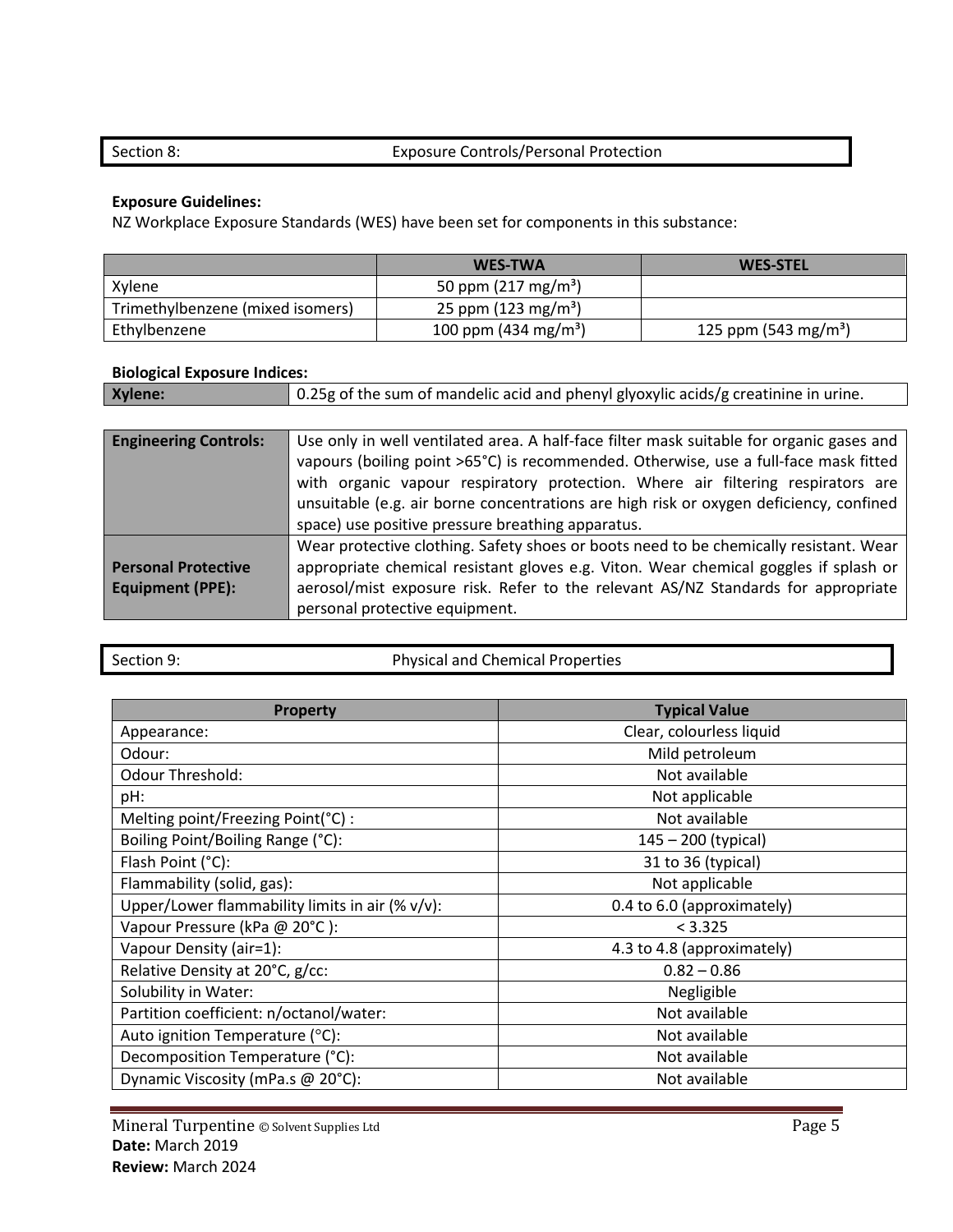| <b>Volatile Organic Carbon Content:</b> | Not available |
|-----------------------------------------|---------------|
| Evaporation rate (nBuAc=1):             | Not available |

| Section 10:                                                                                       | <b>Stability and Reactivity</b>                              |  |
|---------------------------------------------------------------------------------------------------|--------------------------------------------------------------|--|
|                                                                                                   |                                                              |  |
| <b>Stability:</b>                                                                                 | Stable under normal conditions of storage and use.           |  |
| <b>Conditions to avoid:</b>                                                                       | Avoid heat, sparks, open flames and other ignition sources.  |  |
| Incompatibility (Materials to avoid):                                                             | Strong oxidizing agents.                                     |  |
| <b>Hazardous Decomposition Products:</b><br>Dependent on conditions under which the decomposition |                                                              |  |
|                                                                                                   | occurs; gases (complex mixtures and include carbon monoxide, |  |
|                                                                                                   | carbon dioxide) will be evolved.                             |  |
| <b>Hazardous Polymerization:</b>                                                                  | Not known to occur.                                          |  |
|                                                                                                   |                                                              |  |

| <b>Toxicological Information</b><br>Section 11: |  |
|-------------------------------------------------|--|
|-------------------------------------------------|--|

**Potential Health effects:** This section includes possible adverse effects which could occur if this product is not handled in the recommended manner.

| <b>Acute Toxicity:</b>         | Inhalation of high concentrations may cause central nervous system           |  |
|--------------------------------|------------------------------------------------------------------------------|--|
|                                | depression resulting in symptoms including headaches, dizziness and          |  |
|                                | drowsiness. Prolonged continuing exposure may result in unconsciousness      |  |
|                                | and/or death.                                                                |  |
| <b>Aspiration Hazard:</b>      | Aspiration into the lungs can cause chemical pneumonitis which can be fatal. |  |
| <b>Respiratory Irritation:</b> | Inhalation of vapours may be irritating to the respiratory system.           |  |
| <b>Skin</b>                    | Mild skin irritant.                                                          |  |
| <b>Corrosion/Irritation:</b>   |                                                                              |  |
| <b>Serious</b><br>Eye          | Mild eye irritant.                                                           |  |
| Damage/Irritation:             |                                                                              |  |
| Respiratory or<br><b>Skin</b>  | Not classified.                                                              |  |
| Sensitisation:                 |                                                                              |  |
| <b>Cell</b><br>Germ            | Not classified.                                                              |  |
| <b>Mutagenicity:</b>           |                                                                              |  |
| Carcinogenicity:               | Ethylbenzene which may be present in this product, is identified as a        |  |
|                                | suspected cause of cancer.                                                   |  |
| <b>Reproductive Toxicity:</b>  | Not classified.                                                              |  |
| <b>Specific Organ Toxicity</b> | If inhaled may cause adverse effects through prolonged or repeated           |  |
| (Repeated and Single           | exposure. May cause central nervous system depression. Symptoms of over-     |  |
| Exposure):                     | exposure can include headache, dizziness and drowsiness.                     |  |
| <b>Narcotic Effects:</b>       | Symptoms of overexposure can include dizziness and drowsiness.               |  |
| <b>Toxicological Data:</b>     | Not available for mixture.                                                   |  |
|                                |                                                                              |  |
| Xylene:                        | Oral, mouse LD50: 1590 mg/kg b.w                                             |  |
|                                | Inhalation: LC50 (4hr) rat: 27.6 mg/L                                        |  |

*No additional information available.*

٦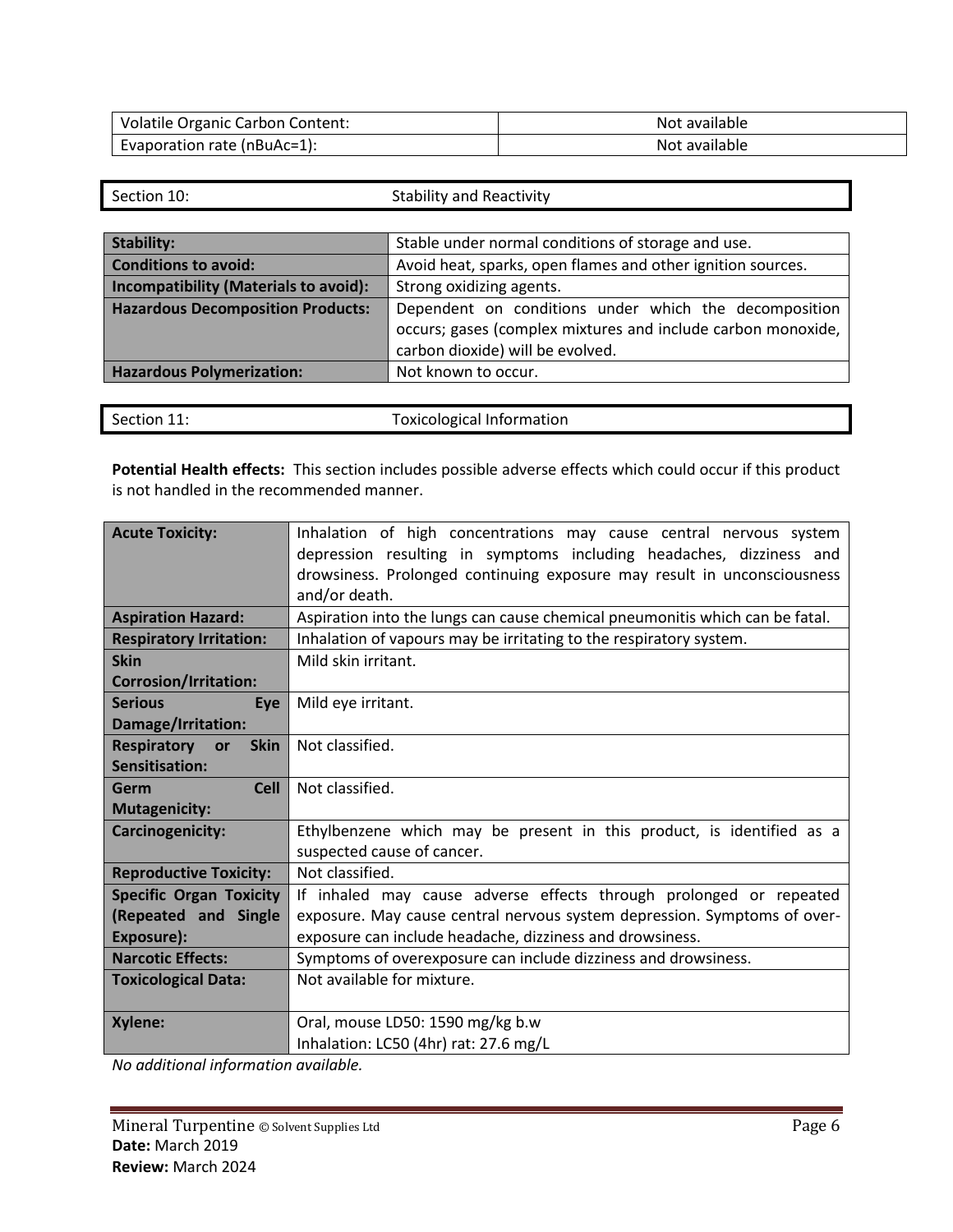| Section 12:                               | <b>Ecological Identification</b>                                     |
|-------------------------------------------|----------------------------------------------------------------------|
|                                           |                                                                      |
| <b>Eco-toxicity:</b>                      | This product has been classified as being toxic to aquatic life with |
|                                           | long lasting effects. Avoid release to the environment.              |
| <b>Persistence and Bio-Degradability:</b> | Most components are readily biodegradable.                           |
| <b>Potential for Bio-Accumulation:</b>    | Some components with potential to bio-accumulate.                    |
| <b>Mobility in Soil:</b>                  | Product has minimal solubility in water but may be mobile in soil.   |
|                                           | May contaminate groundwater. Avoid contamination of drains           |
|                                           | and waterways.                                                       |
| <b>Other Adverse Effects:</b>             | Not available                                                        |
| <b>Eco-toxicity Data:</b>                 | Not available for product.                                           |
|                                           |                                                                      |

| Section 13:<br><b>Disposal Considerations</b> |
|-----------------------------------------------|
|-----------------------------------------------|

#### **Disposal:**

Recover and recycle product whenever possible. Send clean, dry drums to recycling facility or metal scrap reclaimer. Dispose of waste in accordance with Regional Authority or local council bylaws.

#### **Special Precautions:**

Ensure empty containers are vented and dry. Residues may cause an explosion hazard. Do not puncture, cut or weld uncleaned drums. Do not use empty drums for storing other products.

Section 14: Transport Information

This product is classified as Dangerous Goods Class 3, packing group III.

Please consult the Land Transport Rule: Dangerous Goods 2005 and NZS 5433:2012 Transport of Dangerous Goods on Land for Information.

| <b>Transport Information:</b> |                              |  |  |
|-------------------------------|------------------------------|--|--|
| <b>UN Number:</b>             | 1300                         |  |  |
| Proper Shipping Name:         | <b>Turpentine Substitute</b> |  |  |
| DG Class:                     |                              |  |  |
| Sub Risk:                     |                              |  |  |
| Pack Group:                   | Ш                            |  |  |
| Hazchem:                      | 3Υ                           |  |  |
| Marine Pollutant:             | Yes                          |  |  |



Section 15: Section 15: Regulatory Information